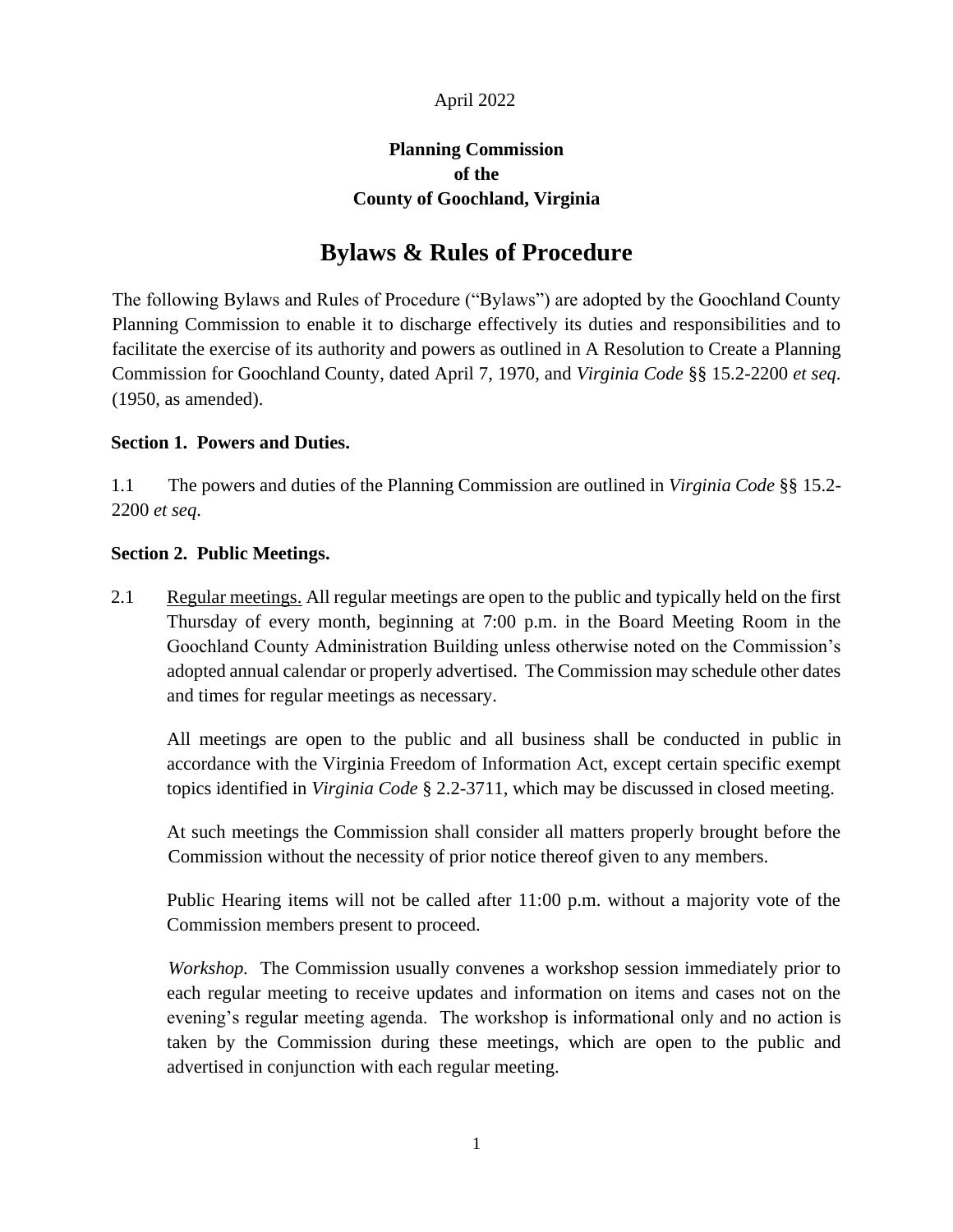- 2.2 Annual Meeting. The annual meeting of the Commission will typically be the first regular meeting in the month of April of each year. Such meeting shall be devoted to establishing the Commission's meeting calendar for the year, the election of officers for the ensuing year, and such other business as scheduled by the Commission. Public hearings may be held at the Commission's Annual meeting. A nominating committee may be established by the Commission in the month of January of each year to identify candidates for each office and recommend such to the Commission at its Annual Meeting.
- 2.3 Special meeting. Special meetings of the Commission may be called by the Chair. In addition, any two members of the Commission may request a special meeting in writing. Written notice thereof shall be mailed to all the members not less than five days in advance of a special meeting, except that members may waive the right to five days' notice in a writing filed with the Secretary of the Commission.

At times, there may be more than two Commission members who wish to attend a community meeting for a proposed or pending land use application. When that occurs, a special meeting shall be deemed to have been called by the Chair. At those special meetings, the Commission will not consider any motion, vote, or take any other official action, however it shall comply with Virginia Freedom of Information Act requirements, including the maintenance of minutes.

- 2.4 Recessed meeting. Any regular or special meeting may be adjourned to a definite date by a majority vote of a quorum of members. Recessed meetings may be held at any time by the Commission.
- 2.5 Quorum. At any meeting of the Commission, a quorum shall consist of three members of the Commission. No action shall be taken in the absence of a quorum, except to recess the meeting to a subsequent date. If disqualifications of Commission members should occur as a result of the provisions of the State and Local Government Conflict of Interests Act, the remaining members shall have authority to act for the Commission by majority vote, unless a unanimous vote of all members is required by law, in which case authority to act shall require a unanimous vote of remaining members (*Virginia Code* § 2.2-3112(D)).

## 2.6 Motions and Voting.

All motions shall require a second in order to be considered by the Commission. When a motion is under discussion, no additional motions may be made except a motion to withdraw, defer, substitute, or amend. Such motions shall take precedence in the listed order. Only one substitute motion may be made for any principal motion.

At all meetings of the Commission, each member shall be entitled to cast one vote. Voting shall be by voice, or when necessary by a show hands, and need not be recorded as a roll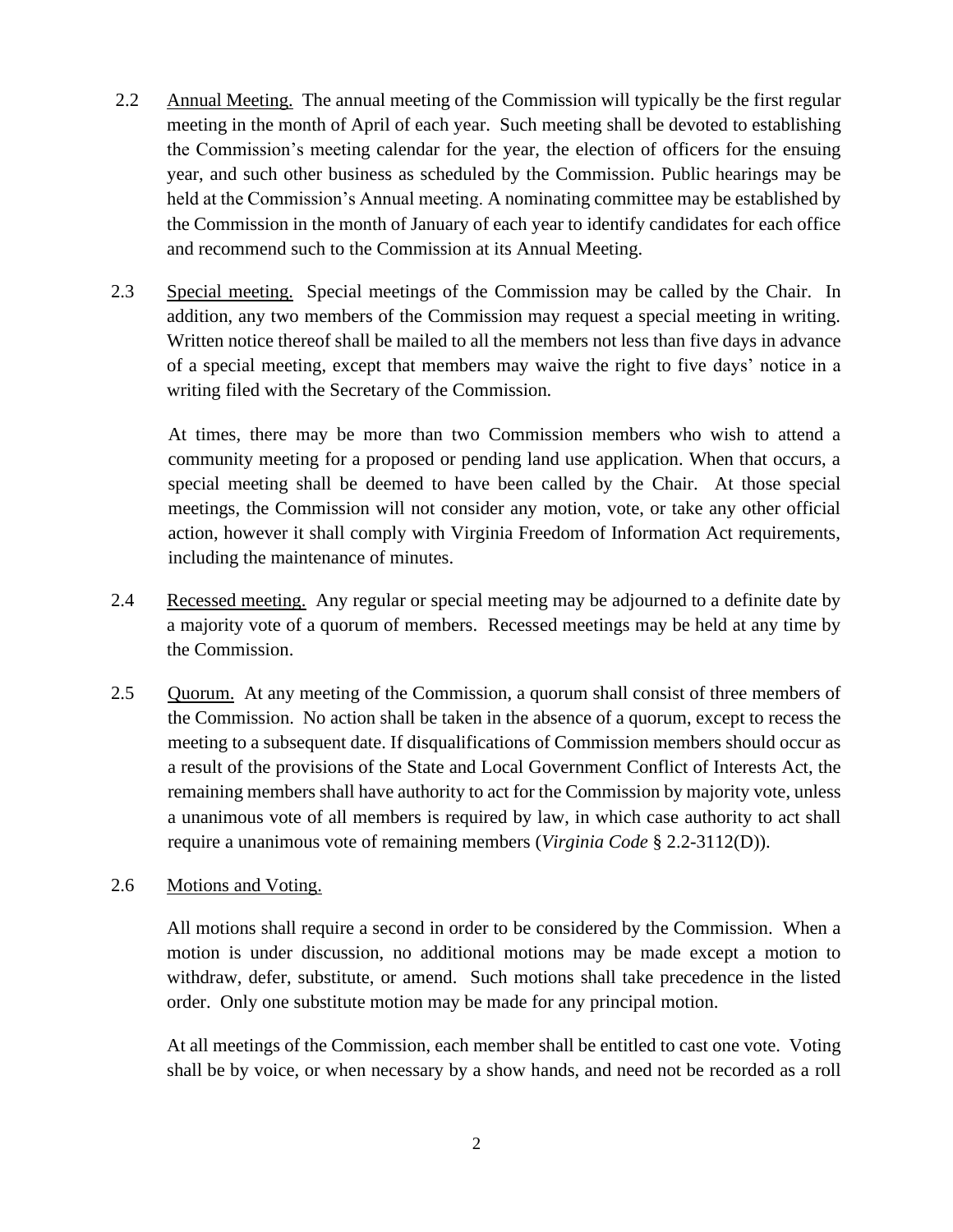call vote unless requested by a member of the Commission or required by state law. Commission members shall comply with the Virginia State and Local Government Conflict of Interests Act.

The affirmative vote of the majority of members (unanimous vote of quorum) shall be necessary for the adoption of any resolution or other voting matter.

A tie vote on any motion means the defeat of the motion for lack of a majority vote. When a tie vote occurs and no other motion is passed on an item, the item shall (i) be carried over to the next regularly scheduled meeting or (ii) to a time, date, and place specified by a majority vote of the Commission. If the item cannot be carried over due to a statutory time limit, and the item requires Board of Supervisors action, the item will be forwarded to the Board with a report of the tie vote.

#### 2.7 Deferrals; withdrawals.

An application may be withdrawn by the applicant at any time prior to the Commission acting on the application. However, if the application had been scheduled for a meeting, then the Commission shall acknowledge the withdrawal of an application at that meeting.

The Commission may defer an item on its own motion or at the request of the applicant or staff. All motions to defer an item shall be to a date certain. The Commission may defer the action on an item after holding a public hearing or they may defer both the public hearing and the action. If the public hearing is deferred, the Commission shall properly advertise the new time and date of public hearing. Deferrals initiated by the Commission or granted at staff's request will not incur any fee.

*Time limits.* The Commission must make a recommendation to the Board of Supervisors regarding applications to rezone property and to amend the zoning ordinance within 70 days from the first meeting an item could have been heard by the Commission. Failure to make a recommendation to the Board within that time results in the application being deemed approved (*Zoning Ordinance* Sec. 15.58.C). A withdrawal or deferral initiated by the applicant shall toll the 70-day time limit.

## 2.8 Order of Agenda for a Regular Meeting (with workshop).

- 2.8.1 *Order of business*. At any regular meeting of the Commission, the following shall be the regular order of business:
	- WORKSHOP: Pre-Meeting Staff Review (optional) To be held immediately prior to the Commission meeting to review upcoming cases, to be briefed on Board of Supervisors meeting actions by staff, or to discuss special topics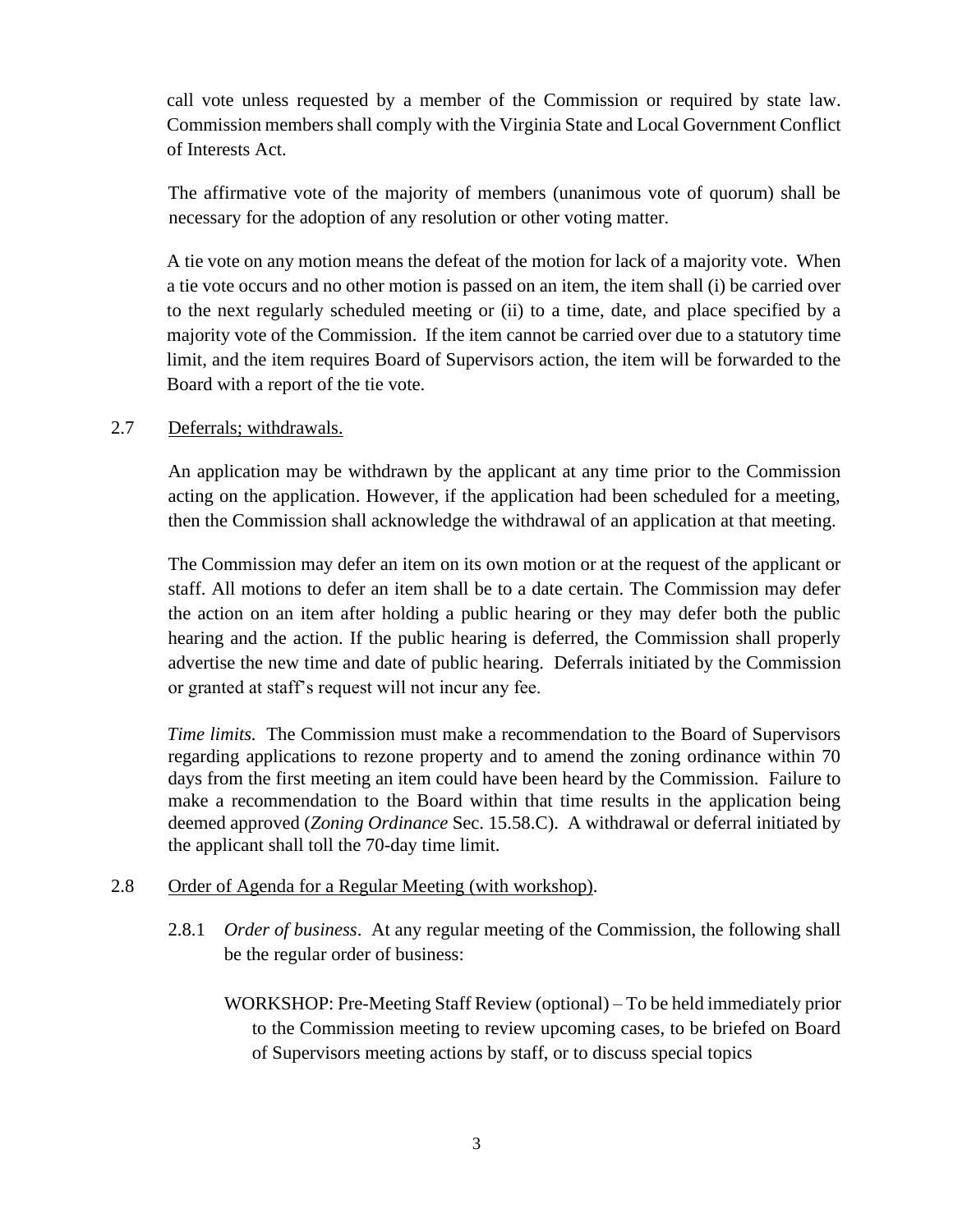Call to order by Chair Roll Call/Determination of a quorum Pledge of Allegiance Invocation Minutes of preceding meeting Citizen Comment period Requests to Defer, Additions, Deletions, or Changes to the Order of Public **Hearings** Scheduled Matters (if any) Public Hearings (if any) Unfinished Business (if any) New Business (if any) Reports (if any) Other Business (if any) Adjournment

- 2.8.2 *Formal action*. Each formal action of the Commission required by law, ordinance, resolution, rule, or regulation may be embodied in a formal resolution duly entered in full upon the Minute Book after an affirmative vote as provided in Section 2.6. Motions may be restated by the Chair before a vote is taken. The names of persons making and seconding motions shall be recorded.
- 2.8.3 *Public records*. All official records of the Commission, as defined by the Virginia Freedom of Information Act, shall be open to inspection and copying under the terms of the Act.
- 2.9 Cancellations; inclement weather. A meeting may be cancelled or rescheduled by the Commission at a prior meeting. If there are no matters anticipated for consideration by the Commission at any upcoming regular meeting, County staff shall notify Commission members and the public that such meeting will be cancelled.

In accordance with *Virginia Code* § 15.2-2214, if the Chair of the Commission, or the Vice-Chair (if the Chair is unable to act), finds and declares that weather or other conditions are such that it is hazardous for Commission members to attend a regular meeting of the Commission, then such regular meeting shall be held on the following second or third Thursday (as applicable). Such finding shall be communicated to the Commission members, the public, and the press as promptly as possible. All hearings and other matters previously advertised shall be conducted at the continued meeting and no further advertisement is required.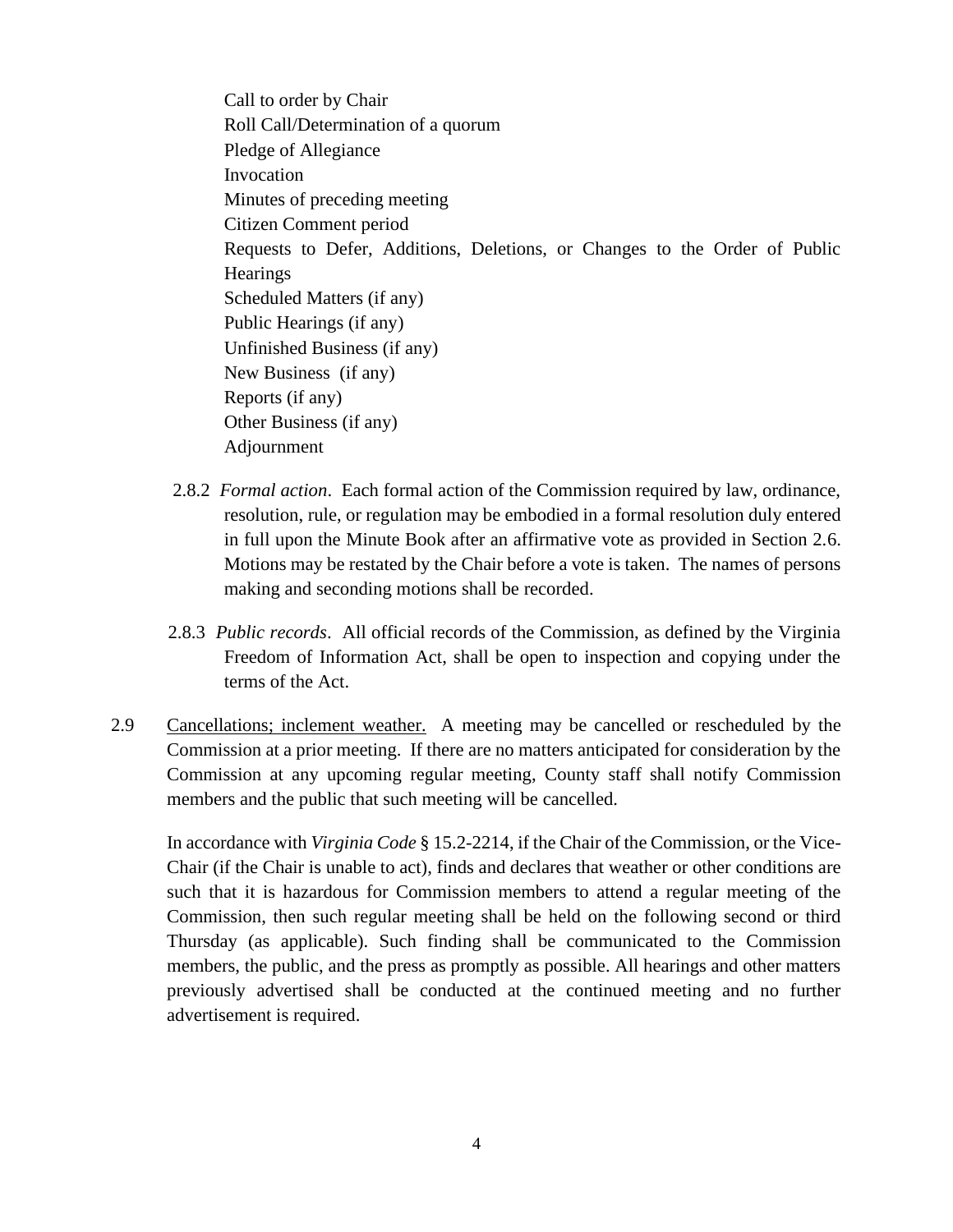#### 2.10 Participation by Electronic Communications.

A. Up to two Commission members may participate in a Commission meeting through electronic communication means from a remote location that is not open to the public only as follows and subject to the requirements of subsection B below:

1. If, on or before the day of a meeting, a Commission member notifies the Chair that such member is unable to attend the meeting due to a personal matter, and identifies with specificity the nature of the personal matter, and the Commission records in its minutes the specific nature of the personal matter, and the remote location from which the member participated. Upon receiving the request and qualifying information from such member, the Chair shall be authorized to approve the request. However, any member of the Commission may challenge the Chair's decision and request a roll-call vote on the approval of the member's request as the first order of business.

If the member's participation from a remote location is disapproved by the Commission because such participation would violate the policy contained in subsection B of this Rule, such disapproval shall be recorded in the minutes with specificity.

Such remote participation by a Commission member for personal matters is limited to two meetings per calendar year or 25 percent of the meetings of the Commission, whichever is greater;

- 2. If a Commission member notifies the Chair that such member is unable to attend a meeting due to a temporary or permanent disability or other medical condition, or a family member's medical condition that requires the member to provide care for such family member that prevents the member's physical attendance and the Commission records this fact and the remote location from which the member participated in its minutes.
- B. Participation by a Commission member(s) as authorized under subsection A shall occur only under the following conditions:
	- 1. The Commission has adopted this written policy allowing for and governing participation of its members by electronic communication means, including an approval process for such participation, subject to the express limitations imposed by this Rule. The policy contained in this Rule shall be applied strictly and uniformly, without exception, to the entire membership of the Commission and without regard to the identity of the member requesting remote participation or the matters that will be considered or voted on at the meeting;
	- 2. A quorum of the Commission is physically assembled at the primary meeting location; and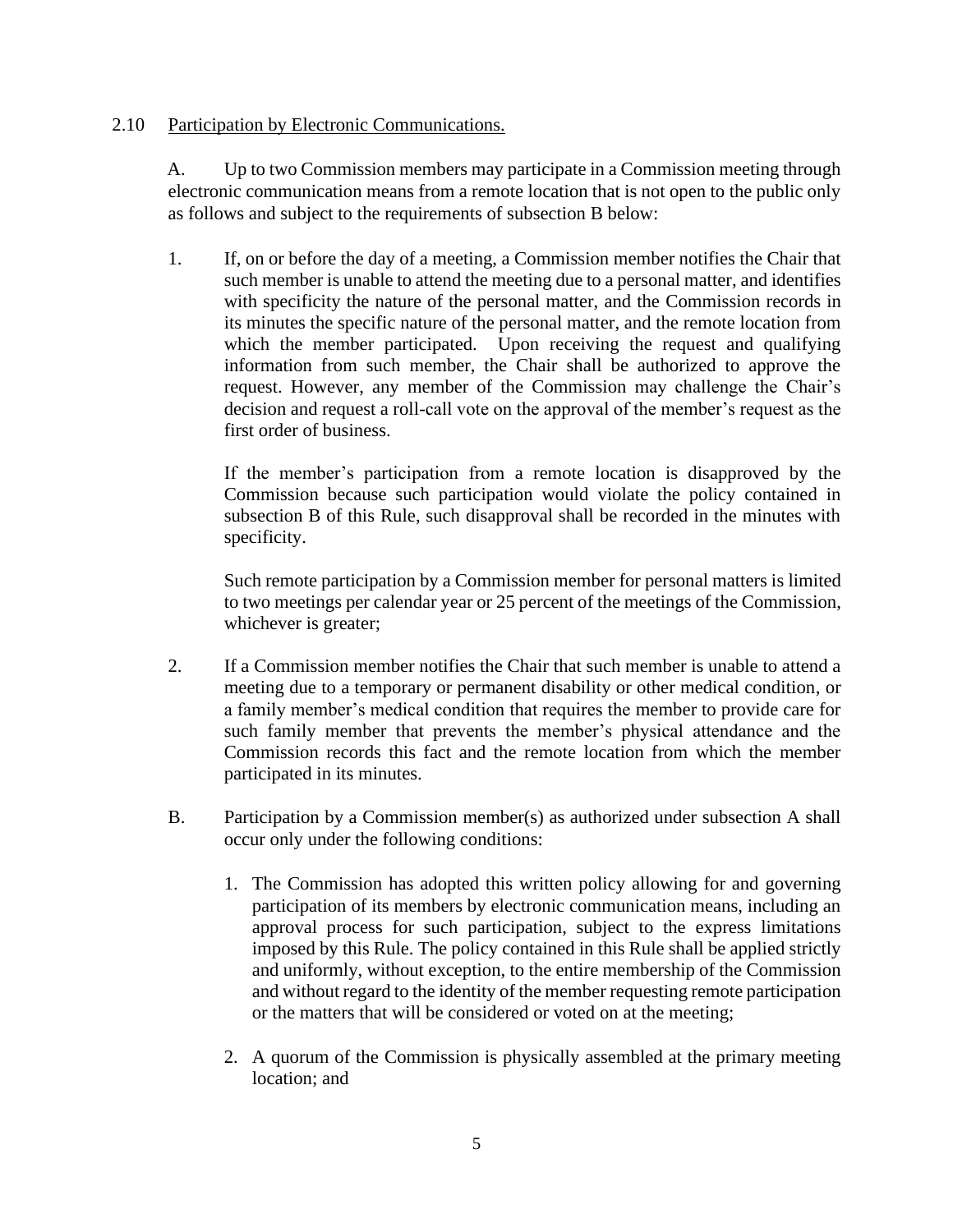3. The Commission makes arrangements for the voice of the member(s) participating remotely to be heard at the primary meeting location.

#### **Section 3. Proffer Submissions.**

- 3.1 Proffer submission deadline. In the event that additions or modifications to previouslysubmitted proffered conditions are desired by the applicant or owner of the property which is the subject of a rezoning request, a signed revised proffer statement shall be submitted by the close of business the Tuesday prior to the public hearing. Amended proffers shall be accompanied by a "blackline" version of the proffers illustrating the amendment or modification by underlining new language and striking through deleted language. Deferral is appropriate to resolve late submittals and other inadequacies under this policy.
- 3.2 Waiver of deadline. If applicant submits proffers after the Tuesday before the public hearing, the Commission shall retain the right to waive this deadline upon a majority vote of the members of the Commission present at a meeting.
- 3.3 Substantial changes. The Commission may determine, in its sole discretion, that the additions or modifications to the proffered conditions are substantial in nature, even if submitted prior to the deadline above, and may defer the hearing and action on the rezoning request to allow staff time to evaluate the changes to the proffered conditions. Deferrals initiated by the Commission or granted at staff's request will not incur any fee.

#### **Section 4. Addressing the Commission; public comments.**

4.1 Generally. All persons who speak before the Commission during the citizen comment period or a public hearing shall do so from the lectern and furnish their names and addresses to the Commission. A speaker shall only speak once on any item unless the Commission asks the speaker to answer questions.

 No person may address the Commission unless they have first been recognized by the Chair. Each person who desires to speak shall be given time to present oral or written comments. Comments shall be directed to the Commission, not to the audience.

- 4.2 Citizen comment period. The citizen comment period provides a public forum for the Commission to hear from citizens about matters pertinent to the activities, issues, or policies of the Commission. The citizen comment period is limited to matters that are not scheduled for public hearing on that meeting's agenda.
- 4.3 Public hearings. When a matter is set for public hearing pursuant to required advertisement, the matter shall be heard even if no proponents or opponents to the application appear at the hearing, unless the matter is deferred or withdrawn. In the absence of a personal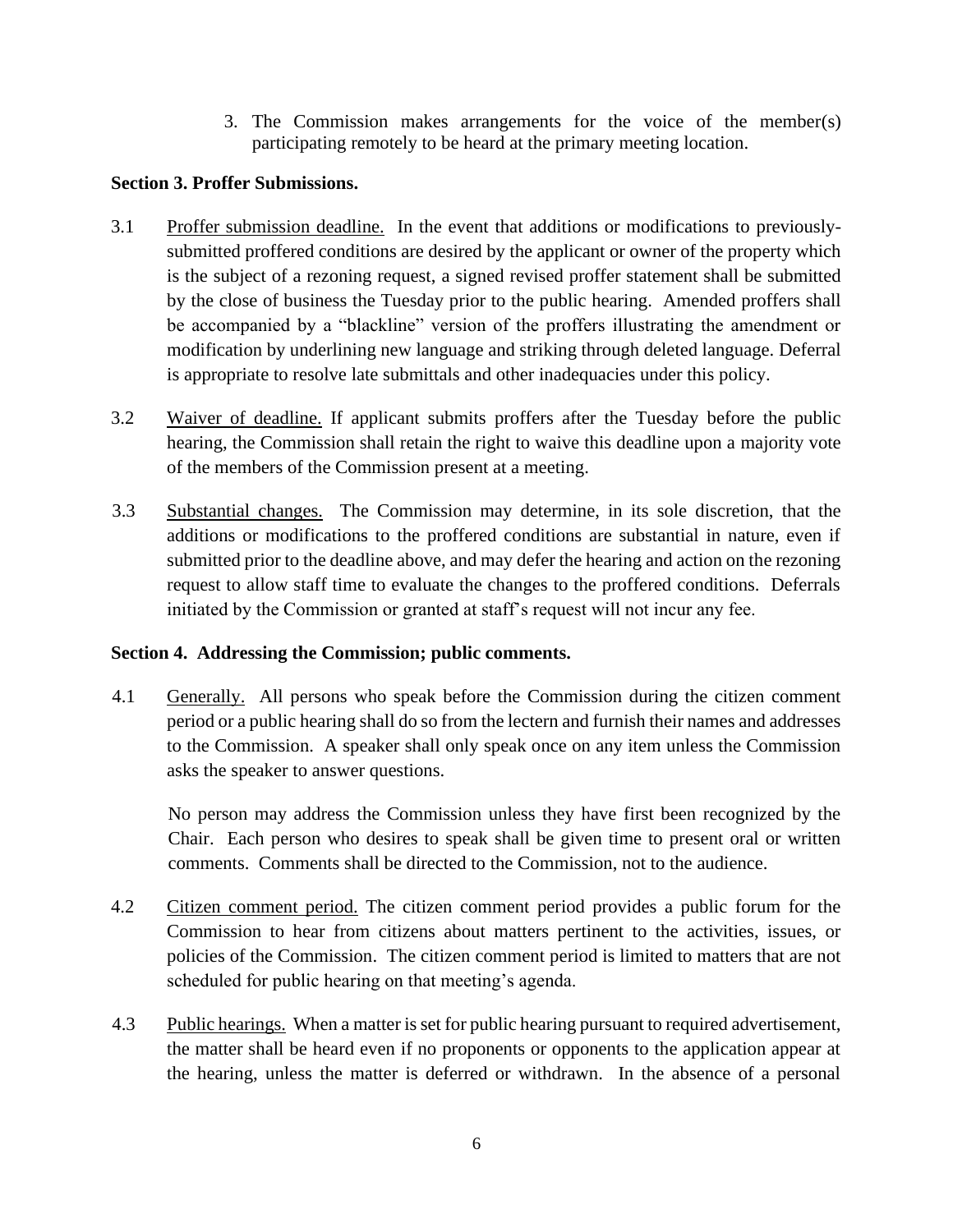appearance by the applicant or agent, the Commission may proceed to consider the application or defer it to another meeting.

4.3.1 *Time Limits*. Generally, a citizen may speak one time for three minutes at any public hearing. If a citizen wishes to speak as a representative of a group, then he or she may extend his or her time for remarks up to 10 minutes by having up to four other citizens come to the podium, identify himself/herself and cede two minutes of speaking time to the group representative.

Time limits may vary at the Chair's discretion.

- 4.3.2 *Repetition.* Successive speakers who either support an item or who oppose an item are encouraged to address different issues and not be repetitive.
- 4.3.3 *Written Statements*. The Commission appreciates citizen attendance and participation in its meetings. Citizens who are unable to attend a public hearing may submit written statements for consideration by the Commission by providing sufficient copies to the Clerk before or during the public hearing or by submitting statements electronically either via email or through the County's website. A citizen not attending a meeting should not expect that another person will be permitted to read his or her statement to the Commission during the public hearing, though it may be allowed at the Chair's discretion.
- 4.3.4 *Order of hearing*. When conducting public hearings, the order outlined below shall be observed; however, the Chair may alter the procedure and time limits as needed to ensure that public hearings are conducted in an orderly, fair, and expeditious manner:

Brief description of case or matter by the Chair or designee Planning staff presentation Presentation by applicant (if necessary – limited to 10 minutes – applicant may reserve some of the time as a rebuttal that would occur after public hearing comments) Public hearing (speakers limited to 3 minutes each) – speakers will not be grouped into categories to express support or opposition Applicant's rebuttal (if necessary – limited to 3 minutes) Staff response (if necessary) Chair or designee summarizes case or matter before the Commission Commission discussion and vote

4.3.5 *Public Interest*. In addition to those required by law, the Commission may hold public hearings on matters when it decides that such hearings will be in the public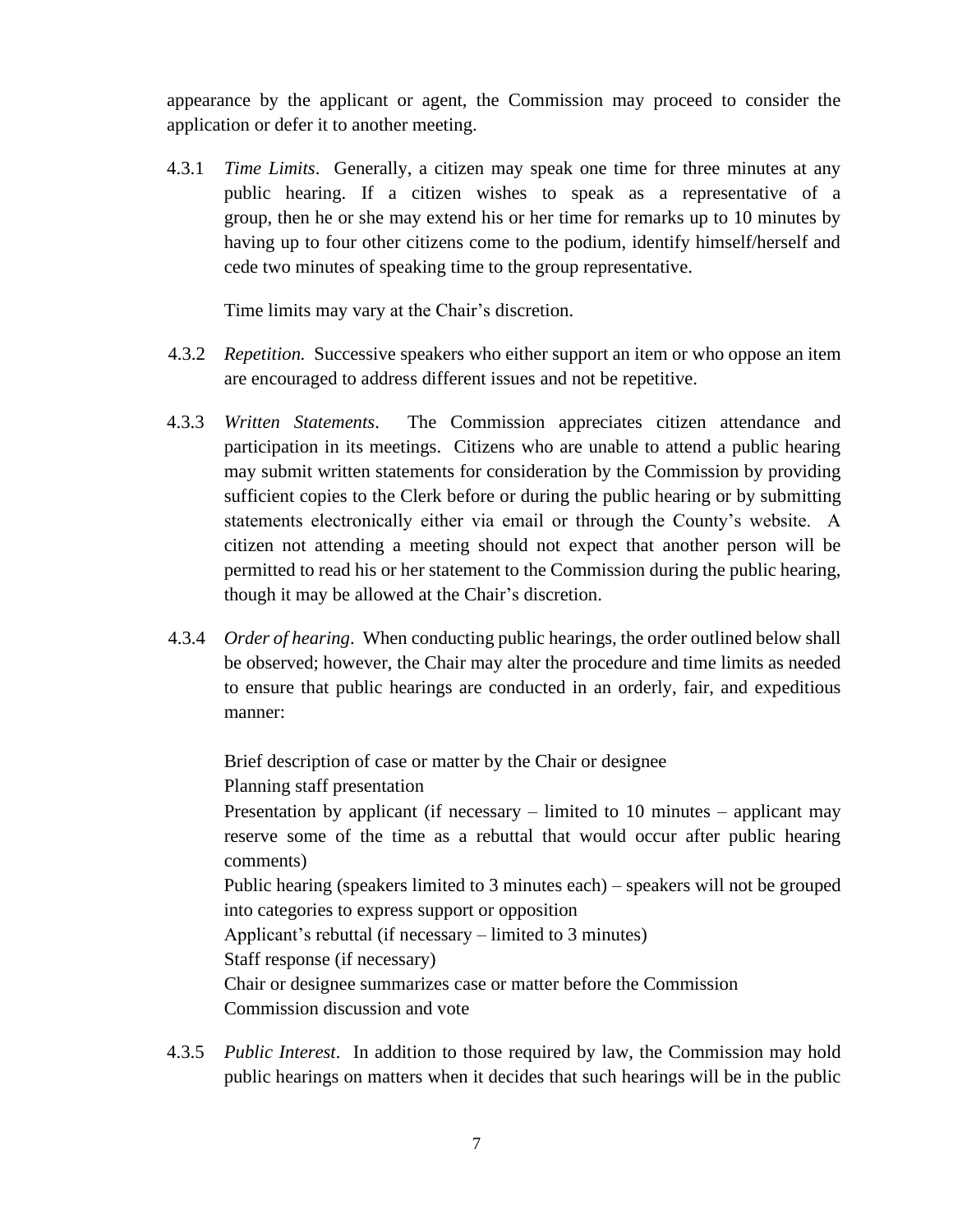interest. Notice requirements set forth in *Virginia Code* § 15.2-2204 shall be observed when discretionary public hearings are held by the Commission.

#### **Section 5. Officers; membership.**

- 5.1 Officers. The officers of the Commission shall consist of a Chair and a Vice Chair, elected by the Commission at the annual meeting for a term of one year. A candidate receiving a majority vote of the membership of the Commission shall be declared elected and shall serve for one year or until his/her successor shall take office. The Director of Community Development or designee shall be the Secretary of the Commission.
- 5.2 Duties of Officers. The duties and powers of the officers of the Commission shall be as follows:
	- 5.2.1 *Chair*.

To preside at all meetings of the Commission

- To call special meetings of the Commission in accordance with these Bylaws
- To sign all official documents involving the authority of the Commission
- To decide all points of order or procedure
- To appoint the membership of each committee and to designate the Chair of each such committee
- To see that all actions of the Commission are properly taken
- 5.2.2 *Vice Chair*.

During the absence, disability, vacancy, or disqualification of the Chair, the Vice Chair shall exercise or perform all the duties and be subject to all the responsibilities of the Chair.

The Vice Chair will be responsible for keeping time during meetings, ensuring an efficient and productive outcome.

- 5.2.3 *Secretary*.
	- To keep the minutes of all meetings of the Commission in an appropriate Minute Book
	- To give or serve all notices required by law or by these Bylaws
	- To prepare, with the Chair, the agenda for all meetings of the Commission
	- To be custodian of Commission records
	- To inform the Commission of correspondence relating to business of the Commission and to attend to such correspondence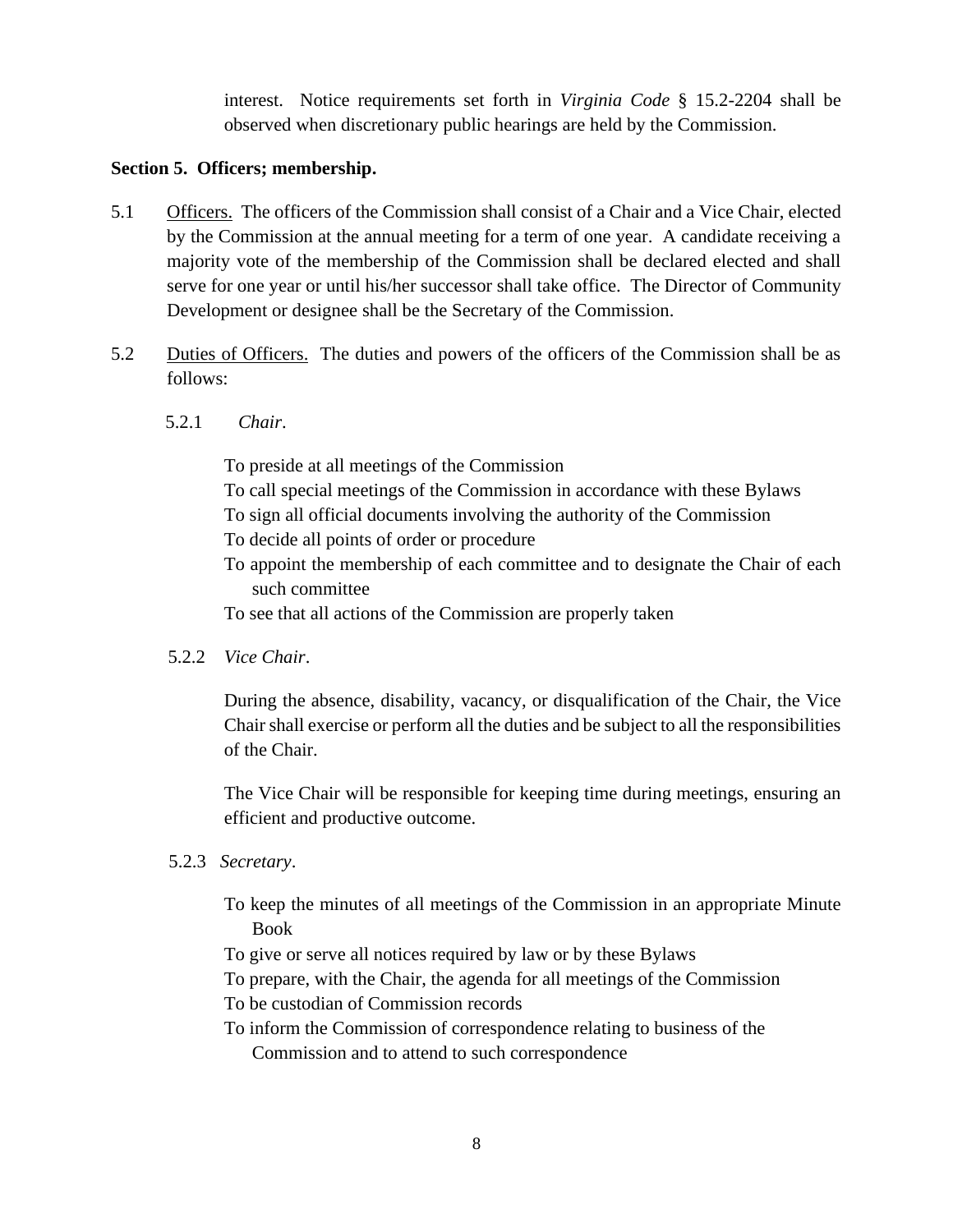- To handle funds allocated to the Commission in accordance with its directives, the law, and County regulations
- To examine all applications, maps and plats to ensure the conformity of each with applicable requirements of County Ordinances

To sign all official documents involving the authority of the Commission

- 5.3 New commission members. The Commission Chair and County staff may hold a new member orientation, as needed, to introduce new Commission members to these Bylaws and relevant materials including, but not limited to, the Comprehensive Plan and the zoning and subdivision ordinances. Copies of these materials will be distributed to each new member. The Certified Planning Commissioner Program is recommended for new members.
- 5.4 Vacancies. Should any vacancy occur on the Commission by reason of death, resignation, disability or otherwise, immediate notice thereof shall be given to the Board of Supervisors by the Secretary. Should any vacancy occur among the officers of the Commission, the Commission may hold an election to fill the unexpired term of office.

#### **Section 6. Committees; subcommittees.**

- 6.1 Committees and subcommittees shall be established by majority vote of the Commission as deemed necessary.
- 6.2 Each committee shall consist of no fewer than two people, and no fewer than one member of the Commission. If more than two Planning Commissioners are members of any committee or subcommittee, then its meetings shall comply with the Virginia Freedom of Information Act requirements.
- 6.3 The members of committees and subcommittees shall be appointed by the Chair of the Commission, subject to review by the Commission. Members shall serve for the duration of the committee's assignment or mission for which it was created. Any vacancy on a committee or subcommittee shall be filled by the Chair, subject to review by the Commission.

## **Section 7. Bylaws and Rules of Procedure; amendments, suspension, and compliance.**

- 7.1 Amendments. These Bylaws may be amended at any meeting of the Commission provided that notice of said proposed amendment is given to each member in writing at least five days prior to said meeting.
- 7.2 Suspension of rules. These Bylaws may be suspended, in whole or in part, only upon a majority vote of the members of the Commission present at a meeting.